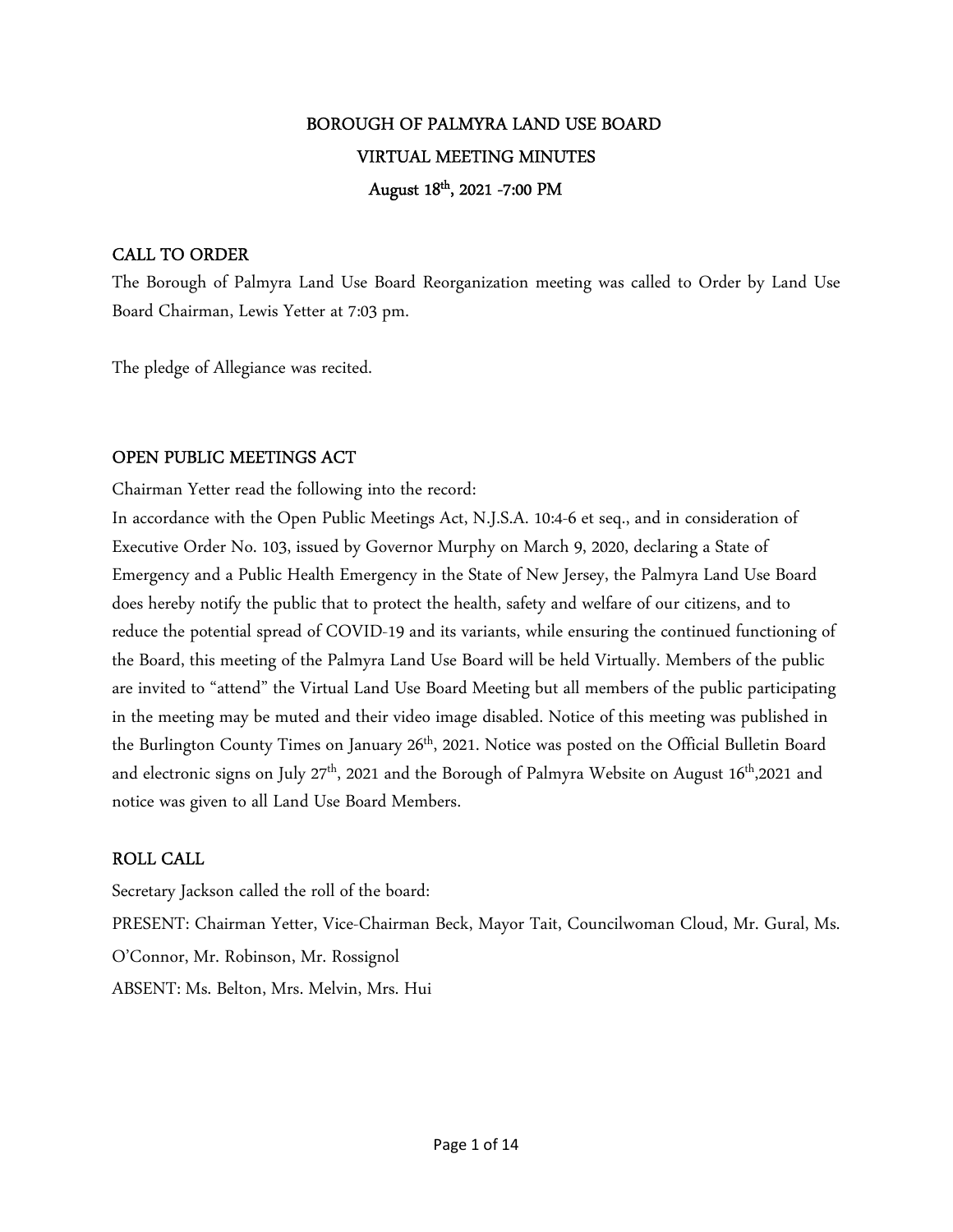## **MINUTES**

# Chairman Yetter noted minutes from May 19<sup>th</sup>, 2021, and June 16<sup>th</sup>, 2021 are not ready for submission yet, they will be forth coming.

Chairman Yetter asked if there were any questions or comments regarding the July 21, 2021, Land Use Board Meeting minutes. Hearing none, he requested a motion to approve the minutes as written.

Vice-Chairman Beck made the motion to approve the minutes as written and Mayor Tait second the motion. Chairman Yetter asked for a call of the roll.

## At the call of the roll the vote was as follows:

AYES: Chairman Yetter, Vice-Chairman Beck, Mayor Tait, Mr. Gural, Ms. O'Connor, Mr. Robinson NAY: None ABSTAIN: Councilwoman Cloud, Mr. Rossignol

## **CORRESPONDENCE**

Chairman Yetter indicated there was no correspondence

## BOROUGH COUNCIL UPDATES

Councilwoman Cloud indicated she had nothing currently to report. Mayor Tait noted the Community Garden was open for anyone wishing to pick and or help weed the garden. Mayor Tait noted the mobile MV Bus was also coming to the Borough Community Center on Saturday August 21<sup>st</sup>, 2021 and the Town wide yard sale would be held September 18<sup>th</sup>, 2021. Mayor Tait also noted the hiring of two new police officers and three new S1 officers.

## OLD BUSINESS

Resolution 2021-15 Memorialization in the Matter of 614 Kennedy, LLC 614 Kennedy Street Blk 134 Lots 1,2.02,2.03,3, and 13 Application 2020-LUB05

## BOROUGH OF PALMYRA LAND USE BOARD

#### RESOLUTION 2021-15

# RESOLUTION OF MEMORIALIZATION IN THE MATTER OF 614 KENNEDY STREET APPLICATION NO. 2020-LUB-05

#### Page 2 of 14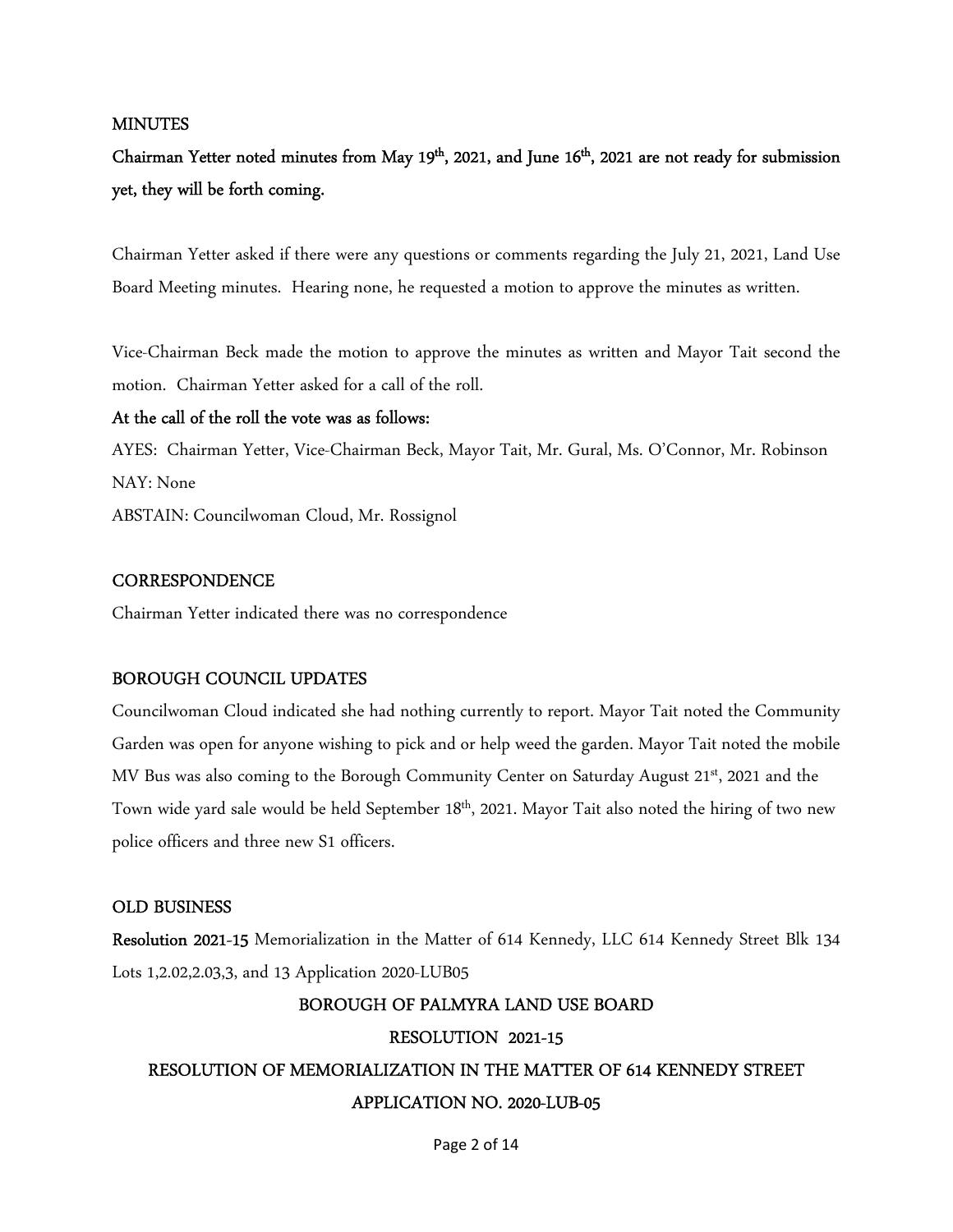WHEREAS, 614 Kennedy LLC ("Applicant") is the owner of property located at 614 Kennedy Street, Palmyra, New Jersey, more particularly described as Block 134 Lots 1, 2.01, 2.02, 2.03, 3 & 13 on the Tax Map of the Borough of Palmyra, ("subject property"); and

WHEREAS, the subject property is located in I (Industrial) Zone; and

WHEREAS, Applicant filed an application for minor site plan approval and a use "d" variance to allow the operation of an auto repair and parts facility within an existing building and the construction of a gravel parking area for nineteen parking spaces at the corner of Front Street and Orchard ("Application"); and

WHEREAS, the Application also requires relief from Section 158-37E, off street parking, where 40 spaces would be required (4 spaces per bay and 10 bays) and 19 on site spaces are proposed; and parking stall length of 16 feet whereas 18 feet is required; and

**WHERAS**, the Application also requires relief from Section 158-37( $8$ )(c), where curb islands are required in a parking area, but none are proposed, and parking lots are required to have a planted buffer not less than six feet in width on all perimeter areas abutting lot lines or street rights of way, whereas the proposed buffer is only provided along one side of the parking area; and

WHEREAS, the Application also requires relief from Section 158-37(D) which requires an average of 0.6 maintained foot-candle coverage throughout parking lots, whereas no site lighting is proposed; and

WHERAS, the subject property is owned by the Applicant; and

WHEREAS, there is currently a building on the subject property, and the purpose of the Application is to allow for automotive repair to support the activities of F C Kerbeck & Sons Automobile Dealership; and

WHEREAS, the I Zone does not permit automobile repair, so that a variance pursuant to N.J.S.A.40:55D-70 $(d)(1)$  will be required; and

WHEREAS, the proposed minor site plan and the use and bulk variances and waiver relief above constitutes the "Application"; and

WHEREAS, during the hearing held on July 21, 2021, the Applicant amended the Application to include the installation of the continuation of the sidewalk on Front Street and a portion of Orchard Avenue, with the installation of an apron to define the entrance into the parking lot; and

WHEREAS, the Board considered the following documents submitted by the Applicant:

- 1. Land Use Board Application Form;
- 2. Plan entitled "Site Plan Block 134, Lots 1, 2.02, 2.03, 3 & 13" consisting of two (2) sheets prepared by William H. Nicholson Associates, P.A., dated March 29, 2021;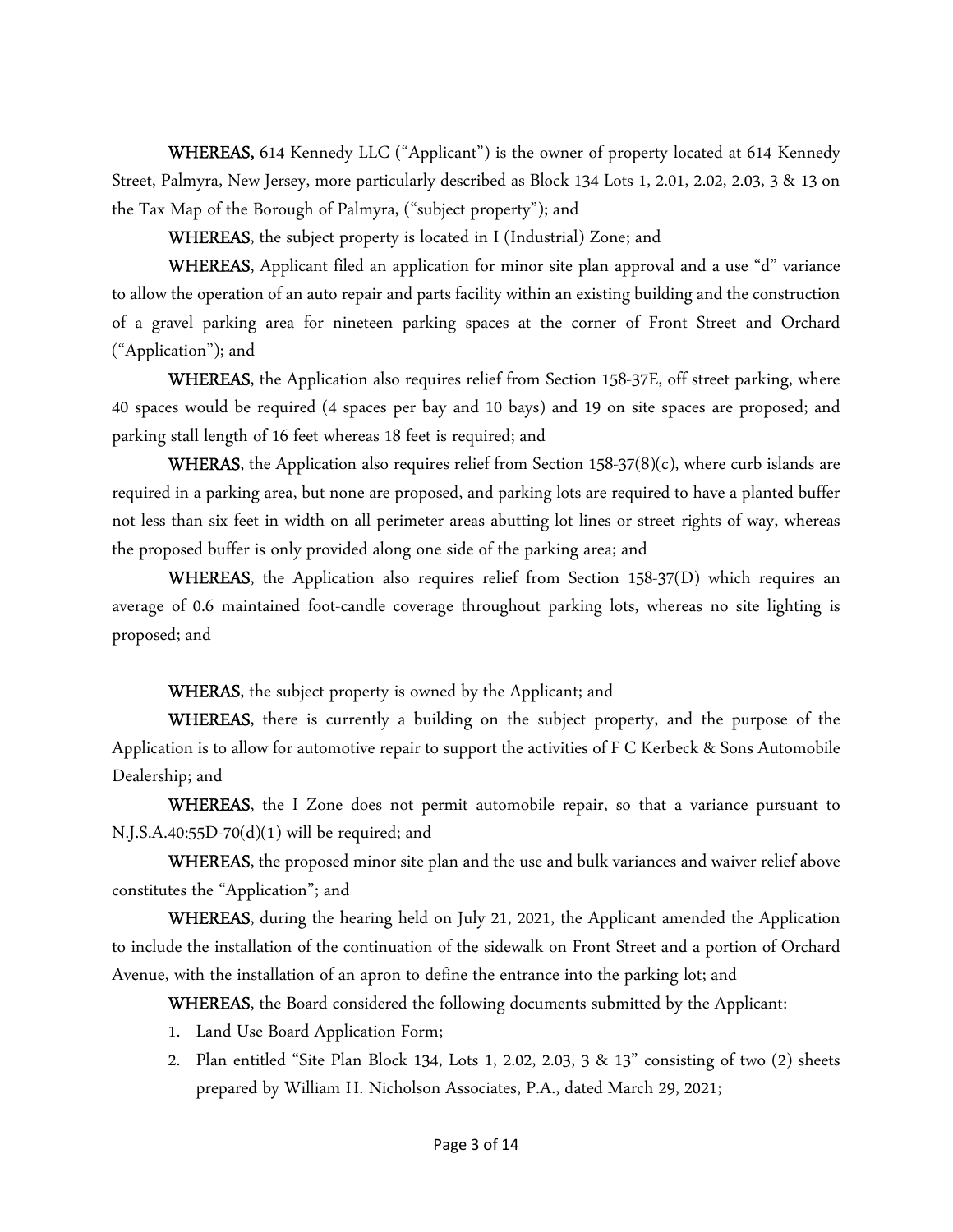- 3. Photographs of the subject property;
- 4. Plans entitled "Building layout Plan View" consisting of one (1) sheet, prepared by Bridge Machine Company, not dated.

WHEREAS, James Winckowski, P.E. the engineer for the Land Use Board provided a review letter of the Application dated June 17, 2021 which was reviewed by the Applicant; and

WHEREAS, the Land Use Board held a public hearing on July 21 2021; and

WHEREAS, the Applicant was represented by Kevin D. Sheehan, Esq.

NOW THEREFORE, the Palmyra Borough Land Use Board makes the following Findings of Fact and Conclusions with respect to the Application:

1. The Application as amended requires a variance pursuant to N.J.S.A. 40:55D-70(d) to permit the use of the existing building for automobile repair, which is not a permitted use in the Industrial Zone; and minor site plan approval for the construction of a gravel parking lot, sidewalk and driveway apron; and

2. The Application as amended requires variances from Section 158-37 E for the number of parking spaces and size of parking spaces provided; Section 158-37(8)(c) for parking lot landscaping standards; and Section 158-37(D) Lighting.

3. During the Application, testimony was offered on behalf of the Applicant by Richard Hagmayer, Manager of F C Kerbeck & Sons; James Miller, P.P., and William Nicholson, P.E.

4. Mr. Hagmayer testified about the current use of the subject property and the proposed use of the building to serve as an expanded location to service high-end automobiles.

5. Mr. Hagmayer further testified that there will be very little increased traffic, as the building will service high-value cars which are typically brought in via flatbed trucks. The proposed use is not due to an increase in repairs, but rather to move some of the repairs to another building and provide the service technicians with more space.

 6. Mr. Hagmayer further testified that the hours of operation will be 8:00am to 4:00 pm Monday to Friday.

7. The Applicant presented the testimony of William Nicholson, P.E.

8. Mr. Nicholson testified regarding the variances and waiver requests sought by the Applicant.

9. Mr. Nicholson testified that the existing parking spaces are sixteen (16) feet deep and sufficient. He agreed that the necessary revisions would be made to ensure compliance with the ADA.

10. In response to questions from the Board, Mr. Nicholson consented to a condition that the proposed landscaping buffer will be installed by the Fall 2021.

The Applicant presented the testimony of James Miller, P.P. Mr. Miller testified that he reviewed the Application, Master Plan and Zoning Ordinances.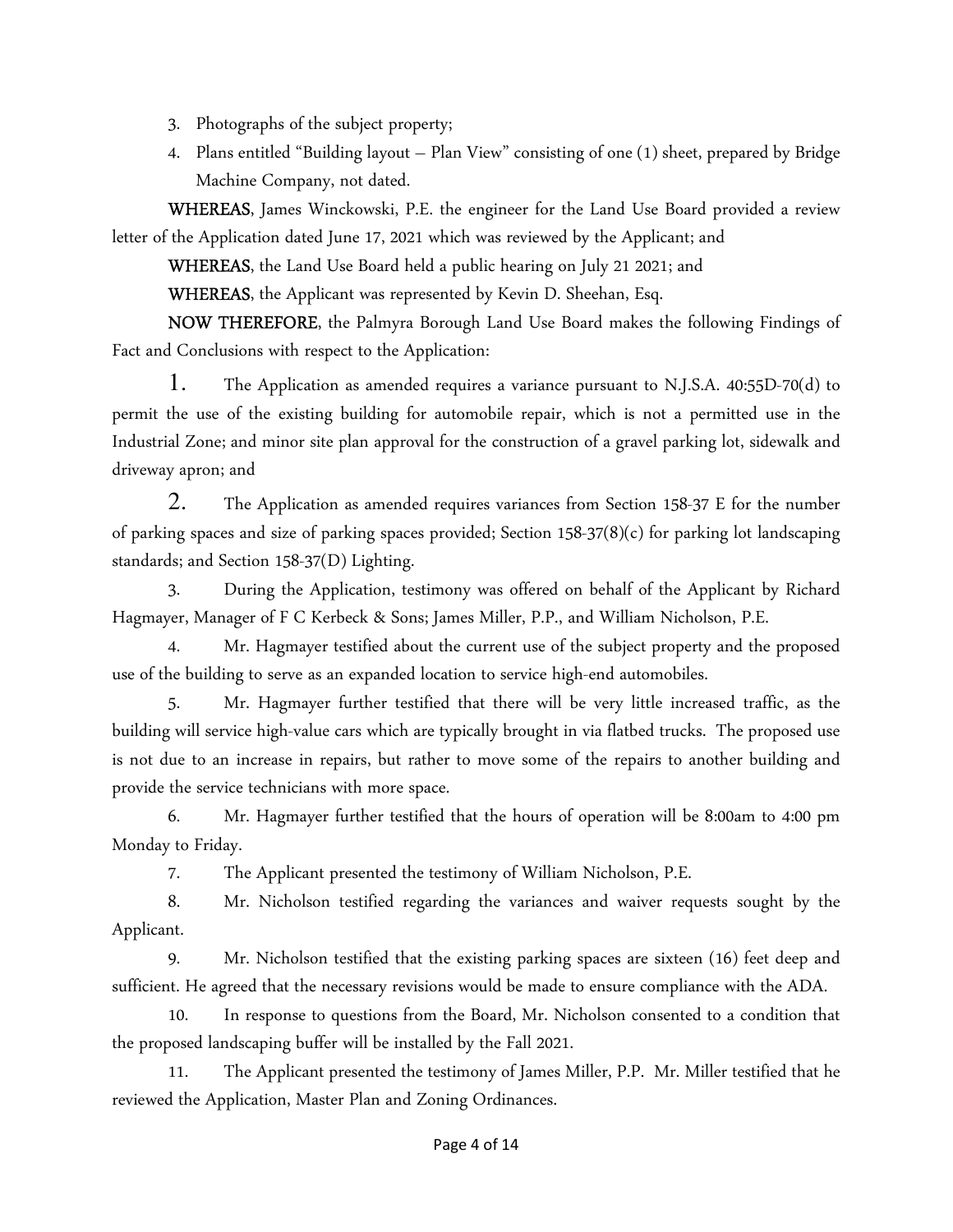12. Mr. Miller testified that in accordance with established caselaw, the criteria for the grant of bulk or "c" variances can be met and satisfied simultaneously with the proofs to establish the criteria for a use or "d" variance.

13. Mr. Miller testified that to the north is the Kerbeck building; to the east are residences; and to the west is Kerbeck.

14. Mr. Miller testified that the building on the subject property used to be a machine shop and the proposed use is less intensive than the prior use.

15. Mr. Miller testified that in his opinion there are several special reasons in support of the use or (d) variance. First, the property is particularly suited for the use as it is an existing building and readily adaptable. Second, the Application is an efficient use of existing space.

16. Mr. Miller further testified that the proposed buffering will be more consistent with the Code.

17. Mr. Miller testified that the Application satisfies the negative criteria in that the proposed use is similar to those which are permitted and it will occupy an existing building, which will minimize any potential impact on the zone plan.

18. In response to concern raised by a member of the public, Mr. Hagmayer agreed to contact General Motors, which makes their deliveries, and direct them to have all drivers access via Kennedy off Route 73, and not use Front Street.

19. In response to concerns and questions, the Applicant consented to amend its application to include the installation of a continued sidewalk on Front Street and Orchard, with same to be reviewed and approved by the Board Engineer.

 20. The testimony and exhibits offered by the Applicant establish that there are special reasons for the approval of the Application in that it promotes the general purposes of zoning, and that the subject property is particularly suited for the proposed uses.

 21. The testimony and exhibits offered by the Applicant establish that the use of the subject property for automobile repair will not have a substantial impact on the surrounding area and that it will not substantially harm the intent of the zoning ordinance.

22. The testimony offered by the Applicant supports the finding and determination that the proposed variances and waivers are compatible with the adjoining and existing uses, would not impair the intent and purpose of the zone plan or Master Plan and would not be a substantial detriment to the public good.

# RESOLUTION

NOW, THEREFORE, BE IT RESOLVED, by the Land Use Board of the Borough of Palmyra that the Findings of Fact and Conclusions are hereby adopted as though they were set forth herein at length and made a part of this Resolution; and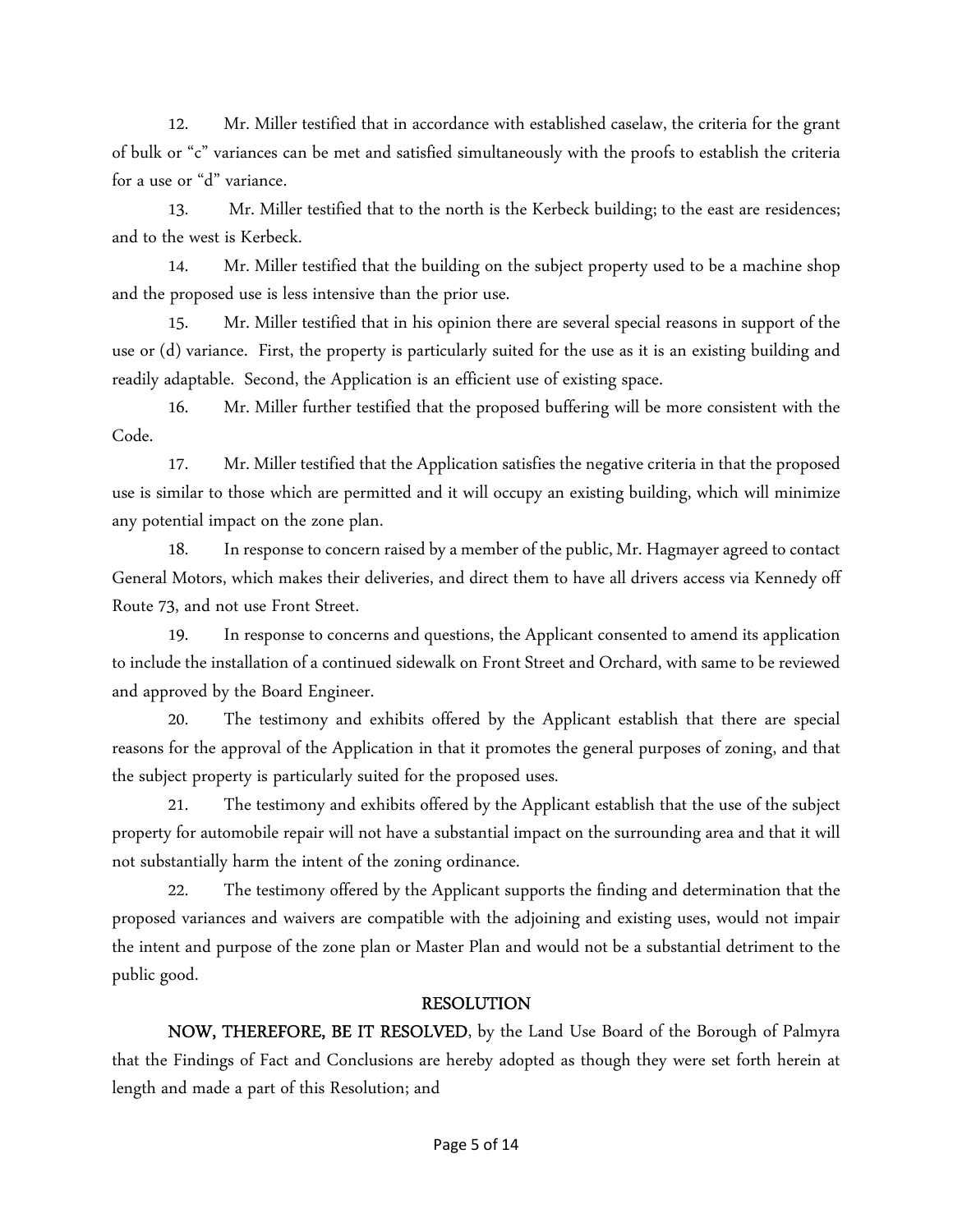BE IT FURTHER RESOLVED, that the relief requested by the Applicant for minor site plan, use variance and variance/waiver approval as set forth above herein as the Application as amended, be and hereby are GRANTED, subject to the following Conditions.

- 1. The Applicant shall install the landscape buffer no later than December 1, 2021.
- 2. The Applicant shall amend its plans to include the continuation of the sidewalk along Front Street and Orchard with such revised plans to be reviewed and approved in writing by the Board Engineer.
- 3. The Applicant shall amend its plans to include the installation of an apron to delineate the entrance into its parking lot, with the same to be reviewed and approved in writing by the Board Engineer.
- 4. The Applicant shall amend the plans to indicate compliance with Americans with Disabilities Act in reference to the parking spaces, with such amended plans to be reviewed and approved by the Board's Engineer.
- 5. The approvals contained in this Resolution are conditioned upon the Applicant receiving and complying with any and all other municipal, county, state and federal approvals required and shall comply with all other municipal, county, state and federal rules and regulations; and

BE IT FURTHER RESOLVED, that the relief requested by the Applicant is subject to all conditions placed on the record during the hearing held on July 21, 2021; and

BE IT FURTHER RESOLVED, that the relief requested by the Applicant is subject to the conditions set forth in the review letter of James Winckowski, P.E.

BE IT FURTHER RESOLVED, that the Applicant shall pay all outstanding professional fees and bills in connection with this Application within thirty (30) days after receipt of billing. Should the Applicant fail to pay such professional fees and bills within thirty (30) days, then the Applicant's approval hereinbefore set forth shall be deemed null and void and said approvals shall be deemed withdrawn with no further force and effect; and

BE IT FURTHER RESOLVED, that a certified copy of this Resolution of Memorialization and Findings of Fact and Conclusions to which it is attached be sent to the Applicant within ten (10) days from the date of adoption, the Borough Clerk, the Borough Construction Official and any other person who may request a copy of the decision; and the Applicant shall publish a brief notice of this in the official newspaper of the Borough of Palmyra.

Chairman Yetter asked for a motion to approve Resolution 2021-15 Memorialization in the Matter of 614 Kennedy, LLC 614 Kennedy Street Blk 134 Lots 1,2.02,2.03,3, and 13 Application 2020-LUB05. Vice-Chairman Beck made a motion to approve Resolution 2021-15 Memorialization in the Matter of 614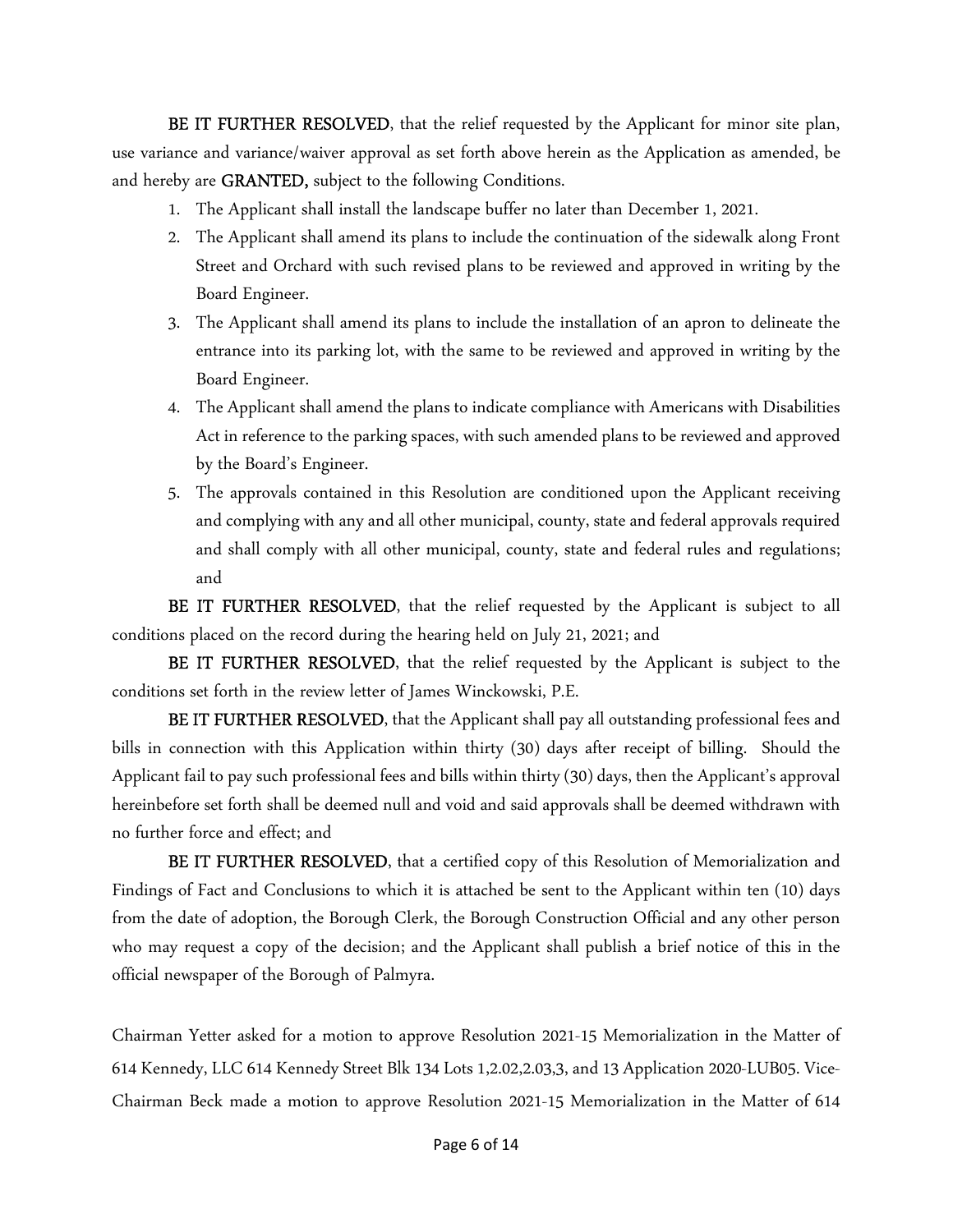Kennedy, LLC 614 Kennedy Street Blk 134 Lots 1,2.02,2.03,3, 13 Application 2020-LUB05. Councilwoman Cloud second the motion.

Mr. Gural noted that Mr. Hagmayer email a copy of the letter sent to General Motors in regard to item number 18 mentioned in the resolution.

## At the call of the roll the vote was as follows:

AYES: Chairman Yetter, Vice-Chairman Beck, Mr. Gural, Ms. O'Connor, Mr. Robinson, NAY: None Abstain: Mr. Rossignol

## NEW BUSINESS

## Application 2021-05- Wilco Properties, LLC – 5 St & Rt. 73 N, Blk 71 Lot 16

## Ms. Belton joined meeting at 7:11 pm and Ms. Melvin joined the meeting at 7:12 pm

Mr. Kristopher Berr from the law firm of Del Duca Lewis, LLC on behalf on Wilco Properties introduced himself and noted the appearance of Joseph Arking CEO and part owner of Roger Wilco Properties and Sharon Brent the sign vendor.

Mr. Berr indicated that Roger Wilco propertied was before the board seeking site plan review and approval for free standing signs in accordance with the ordinance. Mr. Berr indicated they propose two free standing signs be installed on existing poles on the property. Mr. Berr displayed exhibit A-2 noting that they show where the two proposed signs are to be installed on the existing poles. Mr. Berr then went on to Exhibit A-1 page 1 which showed the sign to be installed on the existing poles on Rt.73 and on A-1 page 3 showing the existing poles and the sign to be installed on the Broad Street side of the property. Mr. Berr indicated renovations have been completed on the store and they wished to install the signs to provide an attractive suitable signage that matches the improvements made to the store. Mr. Berr stated the signs comply with the ordinance regarding size, height, material, and number of signs permitted. Mr. Berr noted the non-conformity of the set back from the property line. Mr. Berr noted the sign poles have been in the locations for close to 50 years and are in existing no-conforming locations. Mr. Berr indicated there have been no issues with the sign structures in their current locations. Mr. Berr indicated they believe the existing location pre-exist the NJDOT right of way along the Rt 73 side of property. Mr. Berr noted the review received from Mr. Winckowski indicating the 15-foot set-back and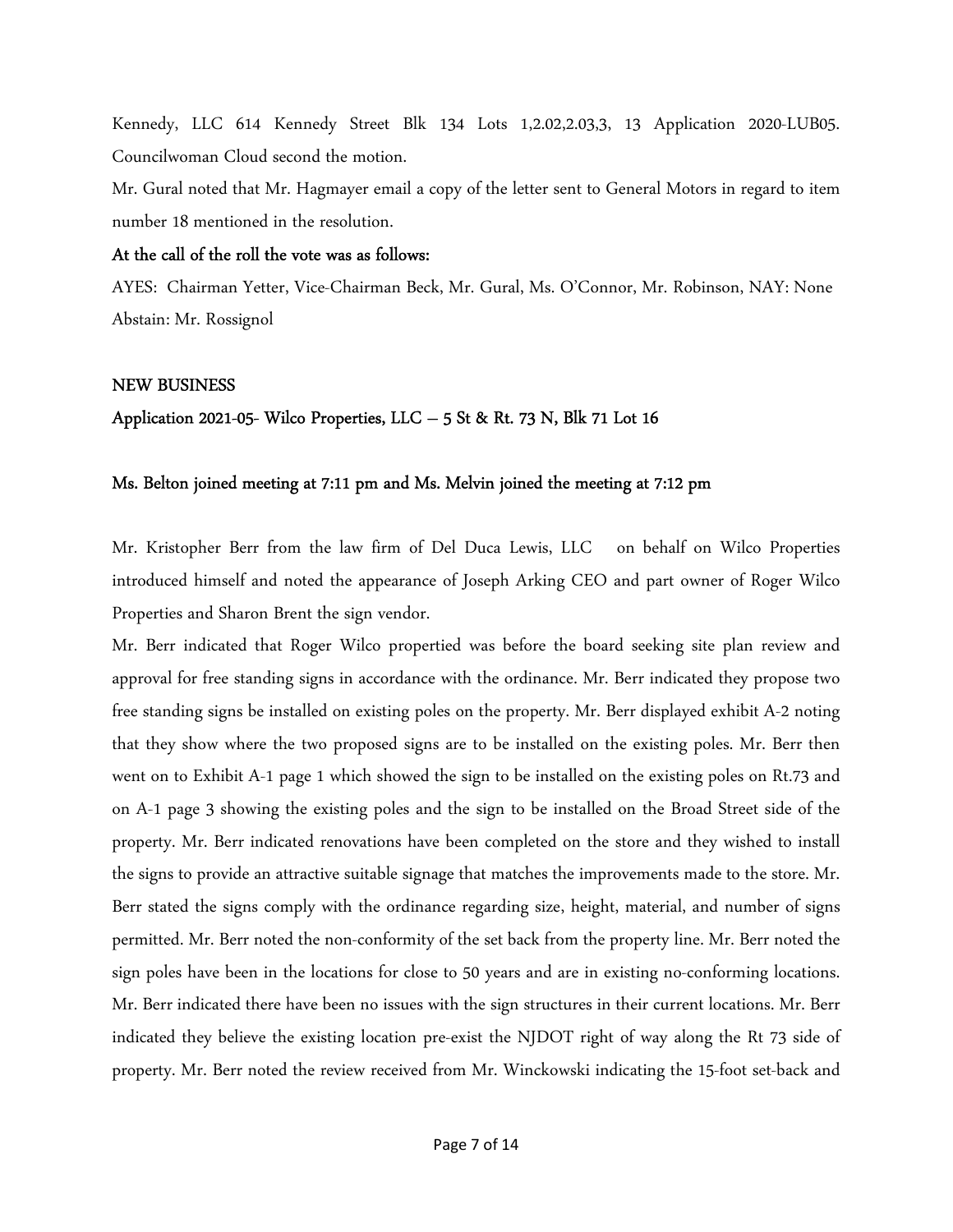stated that if the 15-foot set-back was complied with it would put the sign in the parking lot and would be a hardship to the application to relocate due to electrical wiring and location.

Mr. Brewer sworn in Mr. Joseph Arking.

Mr. Arking indicated he was the owner of Roger Wilco, and the signs were to finish up the remodeling done on the property. Mr. Arking indicated they were trying to improve the cosmetic looks of the existing signs and noted the sign on the Rt.73 side was smaller than what is currently in that location.

Councilwoman Cloud asked how long it had been since the sign was on the poles on the Broad Street side of the property. Mr. Arking indicated it was about three years.

Mr. Winckowski indicated he believed a variance was required for both signs as the ordinance indicates you may reface existing signs, but a complete reconstruction of the signs is different. Mr. Winckowski noted the Broad Street sign was in place on the two poles but what they are proposing is completely new which was not there today, he noted the sign on Rt 73 is different as they are proposing a new message board with an upper sign area and a decorative feature to the pole. Mr. Winckowski also noted it is the responsibility of the applicant to make sure the sign is in compliance with the NJDOT requirements.

Having no other testimony, Chairman Yetter asked for a motion to open to the public for comment on the application. Vice-chairman Beck made a motion to open to the public for comment on the application. Councilwoman Cloud second the motion. All present voted in favor of the motion.

Seeing no one wanting to comment Chairman Yetter requested a motion to close the public comment section of the application. Vice-Chairman made a motion to close the public comment section of the application. Councilwoman Cloud second the motion. All present voted in favor of the motion.

Chairman Yetter asked for a motion to approve Application 2021-05 Wilco Properties with the site plan and the two set-back variances for the signs as presented. Mr. Gural made a motion to approve LUB Application 2021Resolution 2021-05 Wilco Properties with the site plan and the two set-back variances for the signs as presented. Vice-Chairman Beck second the motion.

## At the call of the roll the vote was as follows:

AYES: Chairman Yetter, Vice-Chairman Beck, Mayor Tait, Councilwoman Cloud, Mr. Gural, Ms. Belton, Ms. O'Connor, Mr. Robinson, Mr. Rossignol NAY: None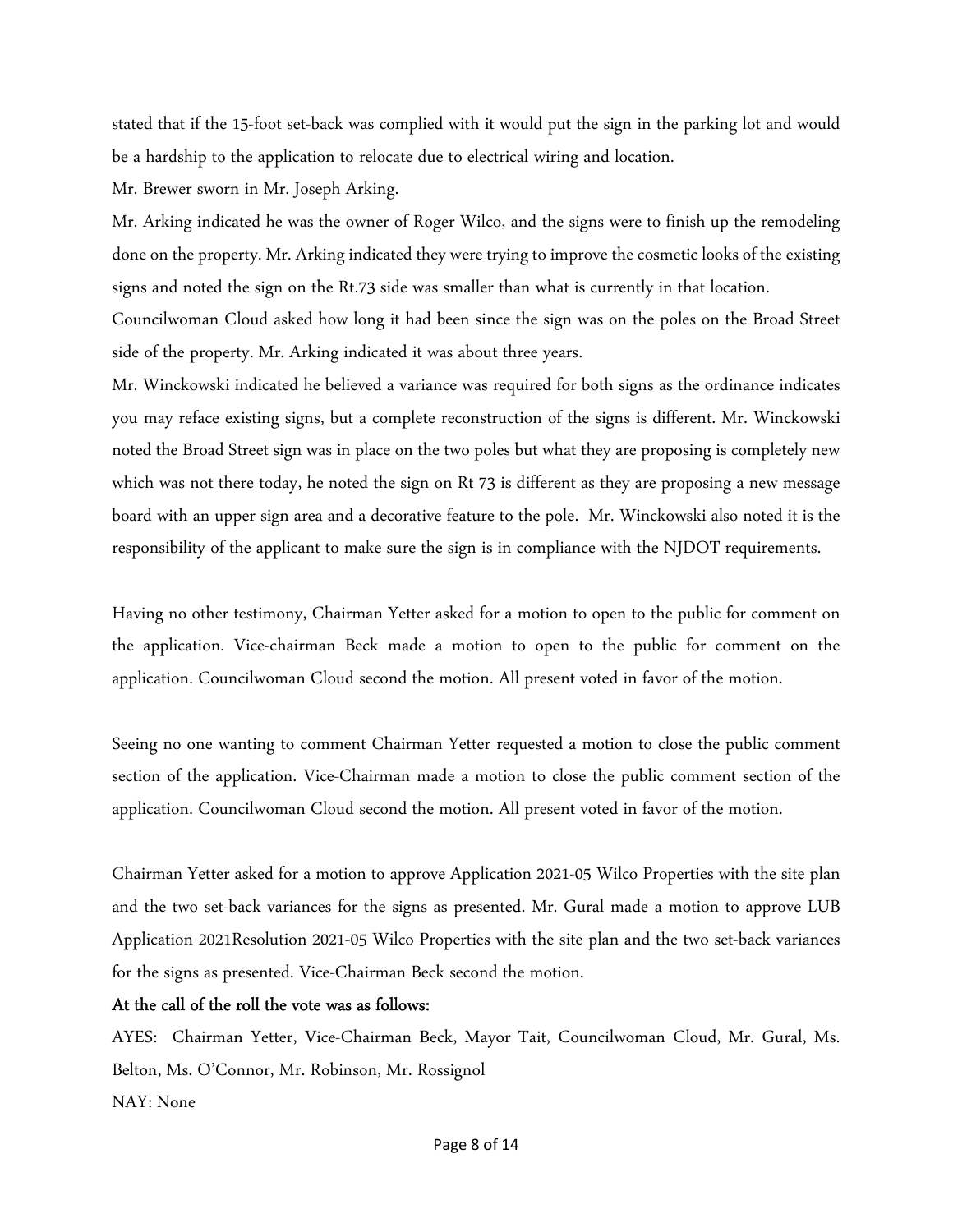Chairman Yetter then went on to:

#### Application 2021-02 – James Moffett, Jr. – 202 Cinnaminson Avenue, Blk 98 Lots 11, 12.02

Mr. Brewer indicated to the board that this is a use variance noting that the Board will be acting in its board of adjustment capacity, noting that the Mayor Tait and Councilwoman Cloud will not be voting but may participate and an affirmative vote of five is required of the seven voting members to be approved. Councilwoman Cloud noted that she was a notified party within the two hundred ft list of the applicant. Mr. Brewer suggested that Councilwoman Cloud not participate and not be part of the hearing of the application. Councilwoman Cloud dismissed herself and left the meeting.

Mr. Brewer then sworn in Mr. Moffett.

Mr. Moffett stated that he was before the board requesting a variance for a shed on his property at 202 Cinnaminson Avenue. Mr. Moffett noted that the shed was located on lot 12.01 which is adjacent to lot 11 which is where his primary residences is located.

Mr. Brewer indicated that applicant needed to establish criteria as to the right to have that variance. Mr. Brewer indicated the zoning ordinance of the Borough of Palmyra does not permit commercial storage containers such as shown in the pictures submitted. Mr. Brewer indicated a review letter was completed by Mr. Winckowski, LUB Engineer, and sent to the applicant which should have explained what was needed; Mr. Brewer indicated that Mr. Moffett needed to establish criteria and motive as to why the Land Use Board should grant the use variance. Mr. Moffett indicated in his conversation with Ms. Kilmer regarding the application his understanding was that it was not the material used for the storage shed but it is the quantity of have a third storage space, one over the two allowed per the ordinance. Mr. Moffett indicated the shed is one and one-half feet closer to the property line than allowed by the setback and that would be addressed in accordance with the determination of the Board. Mr. Winckowski stated that currently there are three storage structures on the property, a wooden garage, a woodshed, and shipping container. Mr. Moffett indicated yes. Mr. Winckowski indicated the tract of land consists of two lots, which is one lot as they are merged together under common ownership. Mr. Winckowski stated the relief needed is setback requirements for the three sheds and the shipping container, which is of a construction which is not consistent with the ordinance. Mr. Winckowski indicated the storage containers must match in construction, material, and color of the primary structure in which it is an accessory to. Mr. Winckowski stated the property already has two accessory structures, which are sheds, and the storage containers is the third which the ordinance indicated that only two are permitted. Mr. Winckowski asked when the sheds were constructed and what is the use of the shipping container. Mr.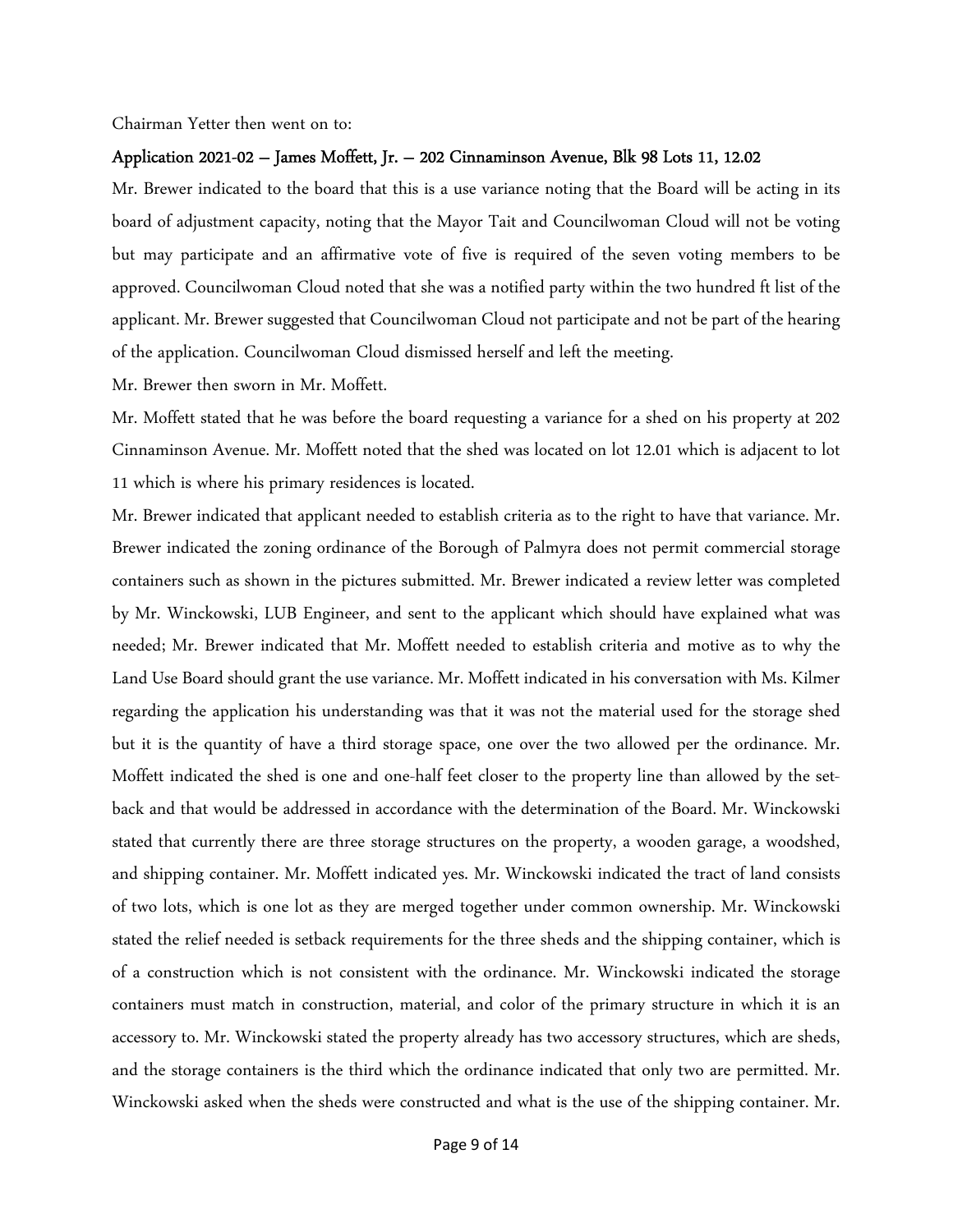Winckowski noted that if it was used for storage of commercial goods that would require a use variance. Mr. Moffett indicated the shed/shipping container has personal items from his father and it was installed in August of 2020 without a permit. Mr. Moffett indicated the other two storage sheds were installed twenty or thirty years ago. There was discussion regarding the material and color of the shed/shipping container. Mr. Moffett indicated he had placed some ornamental wood at the front of the structure which faces the street, and their plans were to place more bricks around it. Mr. Winckowski asked if Mr. Moffett had photos or a better description of what he intended to do with the appearance change of the shed/shipping container. Mr. Moffett indicated the setback making the 10 ft behind the primary structure and the 36 inches from the property line would be addressed but the third assessor structure would require a variance. Mr. Winckowski asked Mr. Moffett if he could testify as to the need for the third accessory structure. Mr. Moffett indicated the wood garage stores their equipment for lawn mowing, the shed contains his wife's materials and boxes brought over from Philadelphia and the shipping container box has his father's personal affects.

Mr. Brewer stated Mr. Moffett has indicated he would move the storage container to comply with the setback requirements negating the need for the variance and amending his application to not seek a variance and comply with the required setbacks. Mr. Moffett indicated yes.

Mr. Beck asked how long the shipping container would be on the property. Mr. Moffett indicated he wanted the shed to be permanent. There was some additional discussion regarding the shed/shipping container and the looks and positioning of it on the property.

Mr. Brewer indicated if an applicant has inadequate proofs but are willing to amend and add them, they can request to adjourn to the next meeting when they have sufficient proofs to submit to the board. Mr. Moffett asked if we could proceed in that fashion. Mr. Gural indicated there were a number of people present tonight which wanted to hear the application, may have comments and should be heard, perhaps they may not be available next month. Chairman Yetter agreed and requested a motion to open to the public. Vice-chairman Beck make a motion to open to the public for comments regarding application 2021-02. Mr. Robinson second the motion.

All voted in favor of the motion.

Mr. Brewer then sworn in Mr. Stephen Hawk.

Mr. Hawk stated he was hired by Mr. Friedman. Mr. Hawk indicated he was a licensed planner in the state of New Jersey.

Mr. Friedrich indicated he was present but was having trouble with his microphone and camera.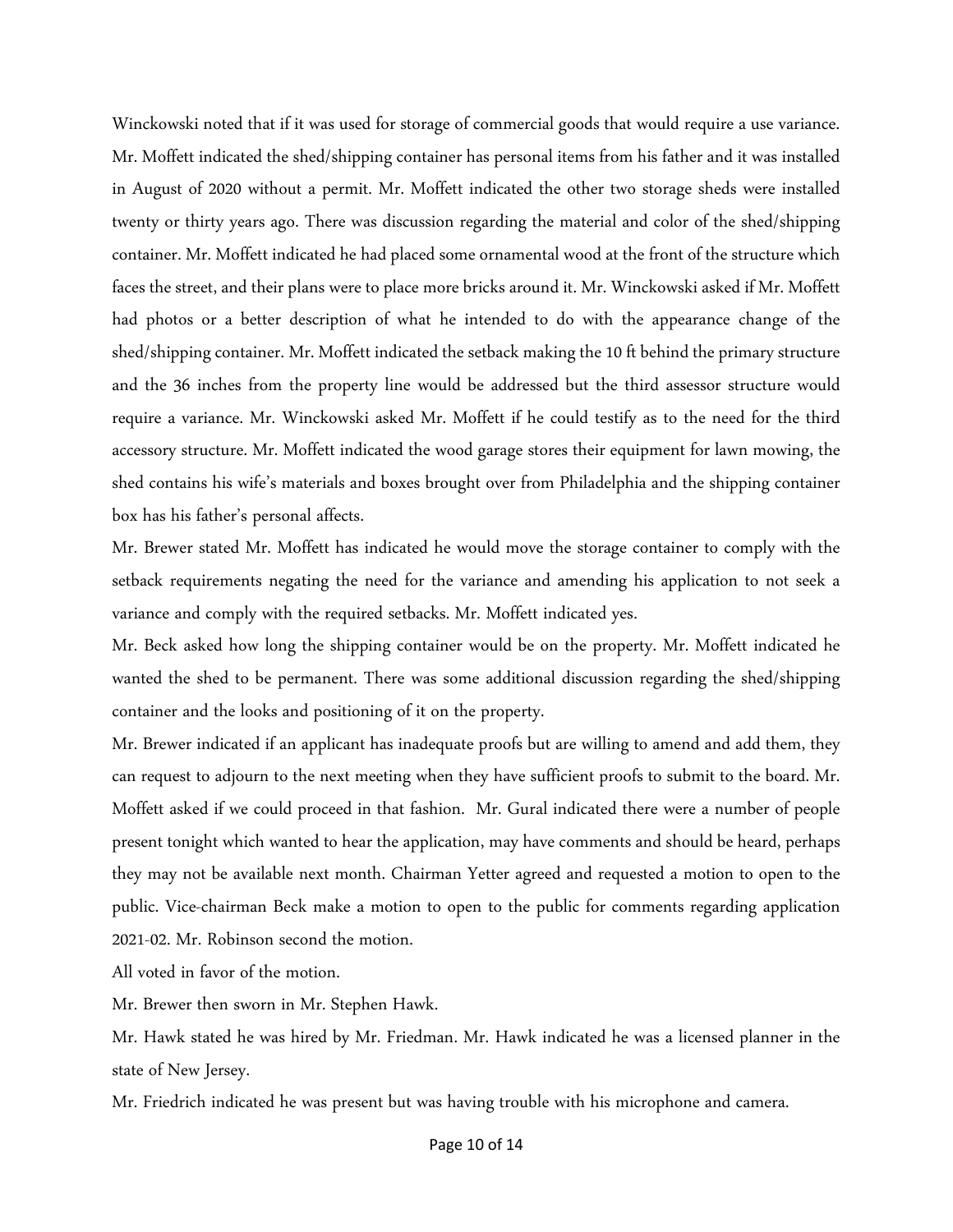Mr. Brewer then swore in Mr. Friedrich.

Mr. Friedrich indicated he lived at 206 Cinnaminson Avenue with his family which included a multidisabled son. Mr. Friedrich stated his reason for objection to the approval of a use variance to allow a shipping container, go beyond the fact that it will reduce property values and sale ability and it can also be seen above a 6ft fence; is it sits right next to his home and is only one and one-half foot from the property line. Mr. Friedrich indicated that when it rains, water pools around the container but mostly spills over to his property near his basement and foundation. Mr. Friedrich indicated its placement could lead to water intrusion and foundation damage. Mr. Friedrich asked to display photos he wanted the board to see. Mr. Brewer asked Mr. Friedrich if he took the pictures and video he wanted to present. He indicated yes. Mr. Friedrich described and explained the photos presented. Mr. Brewer asked these photo exhibits to be labeled O-1, O-2, O-3, O-4 and the video O-5. Mr. Friedrich indicted the containers are designed with minimal ventilation and to limit moisture to protect shippers' products. Mr. Friedrich noted that when they are re-purposed for storage needs and things like gas powered tools or mowers and or propane tanks are stored within, they can and have exploded. Mr. Friedrich stated it is adjacent to his home where they spend 70% of their time. Mr. Friedrich indicated he has observed several contractors coming and going from the property and is concerned that so sort of combustible which may be returned when no one else is home may be placed inside the container. Mr. Friedrich indicated he had multiply concerns about the container which was placed without the proper permits and fears for the safety of his family and home.

Mr. Hawk previously sworn in by Mr. Brewer indicated he has been practicing planning since 1988 and has been licensed by the State of New Jersey since 1994. He stated he worked for the City of Vineland for 28 years as a staff planner and he has been in private practice for the last five years and has been deemed an expert before many boards. Mr. Hawk stated he has reviewed the application and has been to the adjacent property to view the container. Mr. Hawk indicated he has canvassed the neighborhood and reviewed the ordinance and master plan of the Borough of palmyra and has also heard testimony from the applicant. Mr. Hawk noted that what is before the board is the variance permitting three accessory structures instead of two. Mr. Hawk indicated the applicant did not provide any special reasons and or any benefits for why it should be granted. Mr. Hawk noted that when walking the neighborhood, 10 blocks surrounding this block, and looking at almost 200 properties some of which are larger than the subject property, he noted that only four had two accessory structures and none had three or more. Mr. Hawk indicated that the applicant failed to meet the burden and if the board agreed to approved the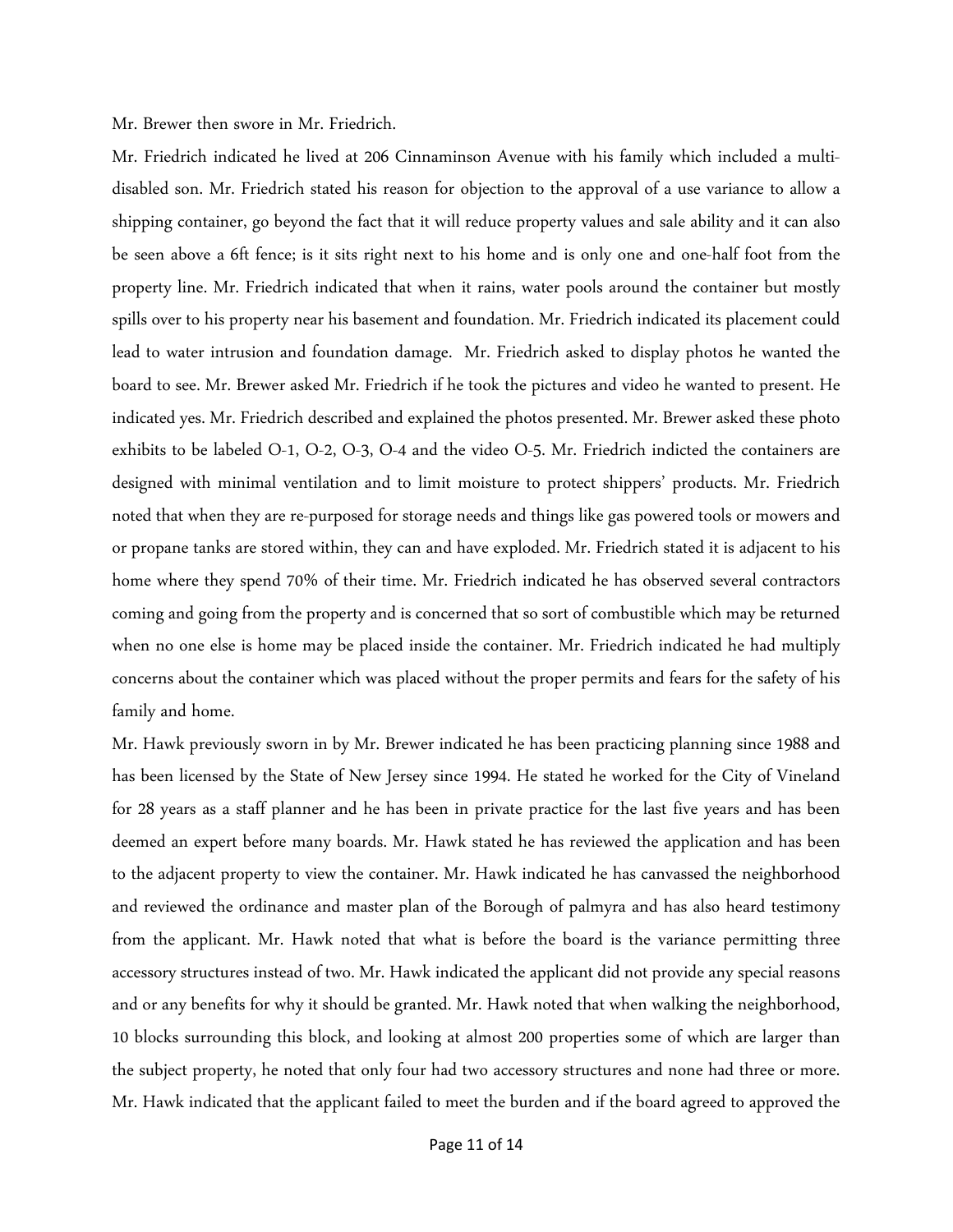third assessor structure the board should require a more enhanced setback requirement than what is currently in the ordinance.

Mr. Brewer then swore in Mr. Cloud.

Mr. Cloud indicated he resided at 208 Cinnaminson Avenue and opposed the structure being approved for several reasons. Mr. Cloud indicted the contained represents a eyesore to the neighborhood, it is visible from the street in its current positioning and if moved back would create more of an impedance of vision from his yard and others. Mr. Cloud noted this is a 100% R-1 residential area and have a industrial shipping container sitting next to the house is distracting from the charter of the neighborhood and is concerned that it would have a negative impact on property values and a negative desirability factor for the area.

Chairman Yetter asked for a motion to close the public comment section of application 2021-02. Vice-Chairman Beck made a motion to close the public comment of the hearing.

Ms. Melvin asked if she heard correctly that contractors were coming and going from the property pickup and dropping off equipment. Mr. Friedrich indicated he has seen many contractors coming and going from the property but did not know if there were affiliated with his business, noting he owns multiple properties. Mr. Friedrich indicted he could not testify as to what is dropped off to him.

Vice-Chairman Beck retracted the motion to close the public comment section.

Mr. Moffett indicated he does work in residential real estate Philadelphia, and tools are located on site at those locations. Mr. Moffett noted that the items in the recycled shed are things that belonged to his father. Mr. Moffett indicated if Mr. Friedrich is seeing people coming and going from the property it is likely his father-in-law who is in a business similar to his. Mr. Moffett indicated his tools are electrically powered and they do not have gas powered tools.

Chairman Yetter asked for a motion to close the public comment section of application 2021-02. Vice-Chairman Beck made a motion to close the public comment of the hearing. Mr. Gural second the motion. All voted in favor of the motion.

Mr. Moffett requested the board carry the application to the next meeting so that he may provide additional information for the exterior look of the shed.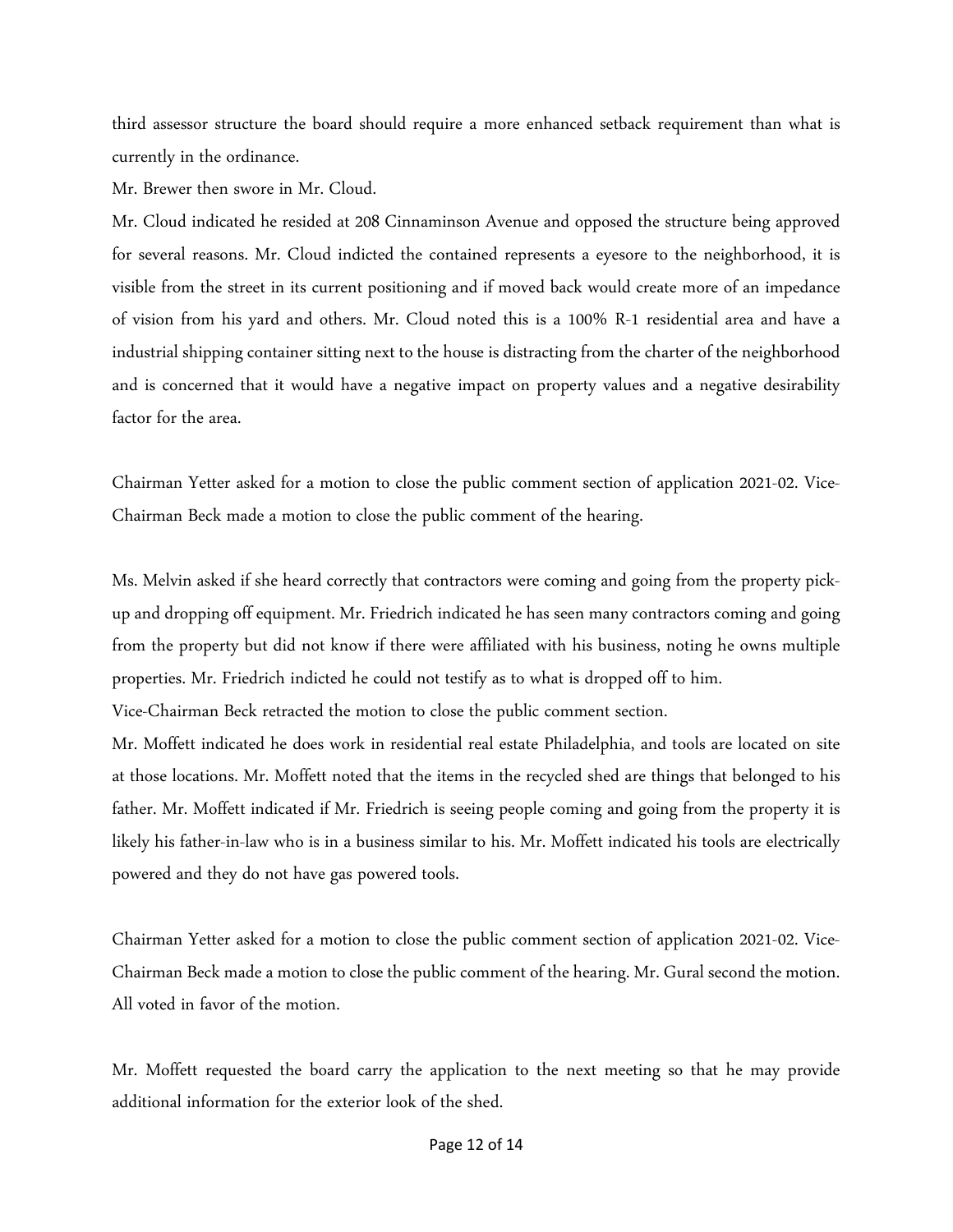There was discussion regarding the reason for carry over and if the aesthetics of the third structure made a difference. Mr. Gural noted the board's decision at this point is whether the third accessory structure will be allowed. There was additional discussion regarding other options and the third structure accessory.

Vice-Chairman Beck indicated there is nothing that allows a shipping container to become a permanent structure on a property you can request short-term permits for moving, etc. but not as permanent structures.

Mr. Gural indicated all should keep in mind that this variance is a permanent decision, that stays with the property. Mr. Gural stated that the property could be sold by Mr. Moffett to someone else who would be allowed to keep the same structure who may not do with it as Mr. Moffett does. Mr. Moffett noted he does not intend to sell the property.

Mr. Rossignol asked if this would set precedence for others to place shipping containers in their back yards. Mr. Brewer indicated that a planner could use that decision in another application noting that there have been prior approvals of that kind.

Mr. Brewer stated, that if the Board feels that it has had enough information and testimony to decide on the application, it is within the board's power to call for a vote on the application.

Chairman Yetter requested a motion to carry this application to the next meeting. Vice-Chairman Beck made a motion to carry the application to the next meeting. Mayor Tait seconded the motion.

## At the call of the roll the vote was as follows:

AYES: Ms. O'Connor, Mrs. Melvin

NAYS: Chairman Yetter, Vice-Chairman Beck, Mayor Tait, Mr. Gural, Ms. Belton, Mr. Robinson, Mr. Rossignol

Motion denied, request to carry the application is denied.

Chairman Yetter requested a motion to deny the application as amended. Mayor Tait made a motion to deny the application as amended. Vice-Chairman Beck second the motion.

## At the call of the roll the vote was as follows:

AYES: Chairman Yetter, Vice-Chairman Beck, Mayor Tait, Mr. Gural, Ms. Belton, Ms. O'Connor Mr. Robinson, Mr. Rossignol NAYS: Mrs. Melvin